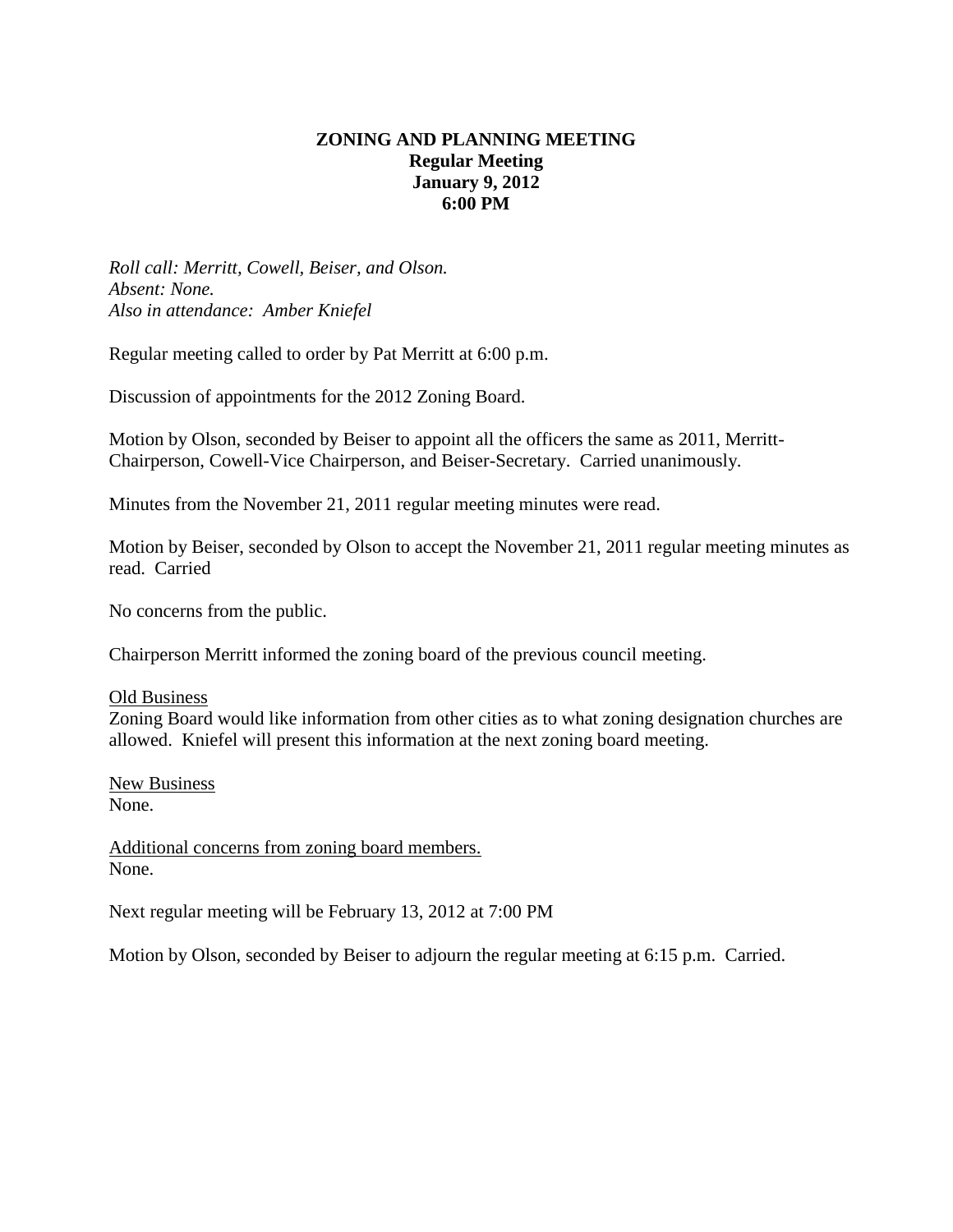# **ZONING AND PLANNING MEETING Public Hearing January 9, 2012 6:15 PM**

*Roll call: Merritt, Cowell, Beiser, and Olson Absent: None Also in attendance: Amber Kniefel*

Public hearing called to order by Pat Merritt at 6:15 p.m.

The purpose of the public hearing is for the citizens of Medford to voice their concerns and ask questions regarding amendments to Section 4.10 Interim Use Definition.

Public in Attendance: None.

Staff Presentation – Kniefel presented the proposed amendment to Section 4.10.

Applicants Presentation – None.

Statements from the public – None.

Chairperson Merritt concluded the public hearing at 6:18 p.m.

Questions from Zoning Board: None.

Motion by Olson, seconded by Cowell to recommend to the city council to approve the amendments to Section 4.10 relating to the definition of interim use as presented. Carried.

Motion by Beiser, seconded by Cowell to adjourn the meeting at 6:20 p.m.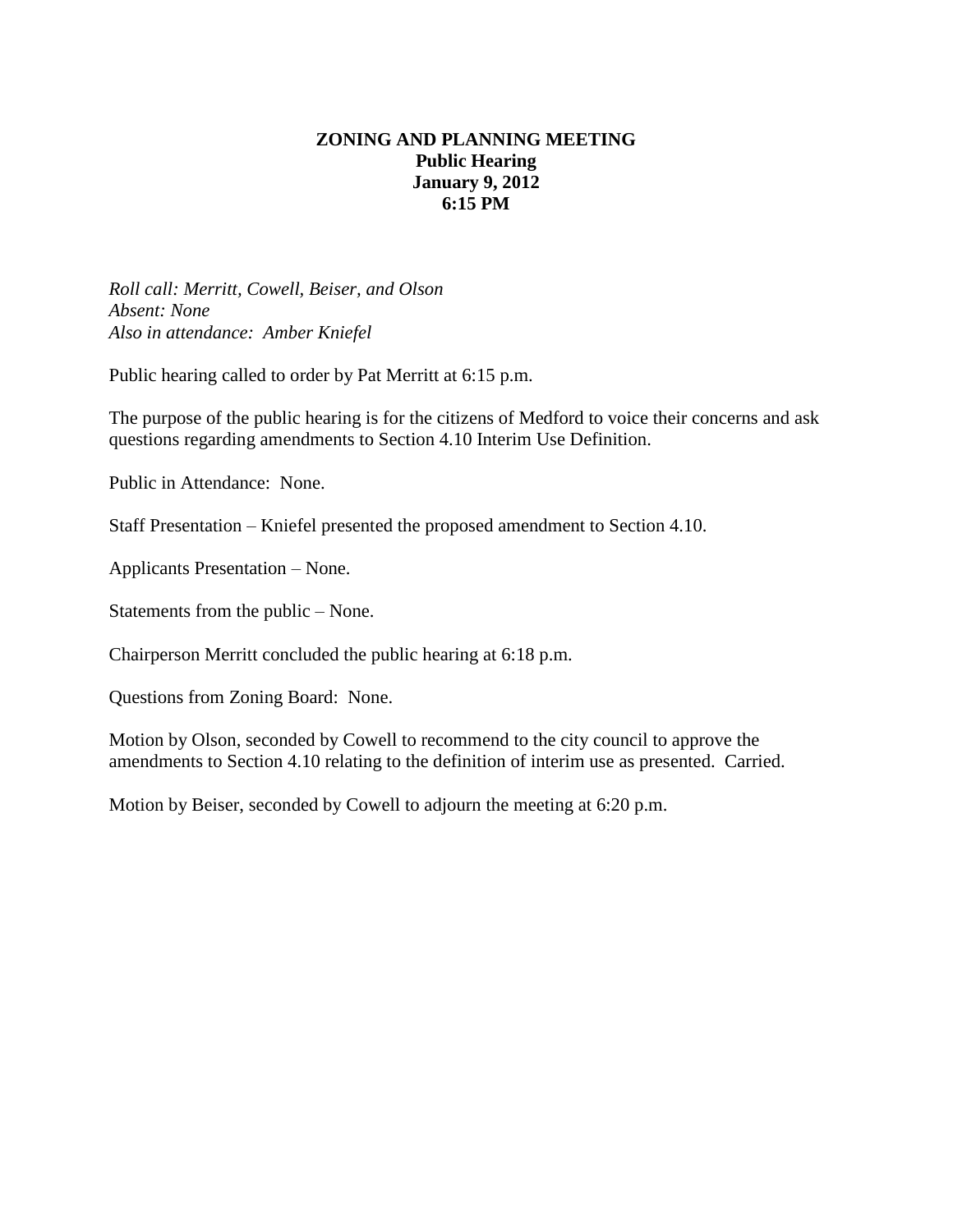# **ZONING AND PLANNING MEETING Regular Meeting April 16, 2012 7:00 PM**

*Roll call: Merritt, Cowell, Beiser, and Olson. Absent: None. Also in attendance: Heather McCallum, Amber Kniefel, and Robert Barbeau*

Regular meeting called to order by Pat Merritt at 7:00 p.m.

Motion by Cowell, seconded by Beiser to approve the agenda as presented. Carried unanimously.

Minutes from the January 9, 2012 public hearing were read.

Motion by Beiser, seconded by Cowell to accept the January 9, 2012 public hearing minutes as read. Carried unanimously.

Minutes from the January 9, 2012 regular meeting were read.

Motion by Olson, seconded by Beiser to accept the January 9, 2012 regular meeting minutes as read. Carried unanimously.

Concerns from the public.

Robert Barbeau is observing the Zoning meeting and may possibly want to be appointed to the open seat on the board.

Chairperson Merritt informed the zoning board of the previous council meeting.

#### Old Business

Kniefel presented information related to zoning designations for churches. An article from the Star Tribune addressed an issue in the city of Wayzata and a church that wanted to build. After reading the article and having conversations with the city attorney, the Planning & Zoning Board consensus is to leave the code as it is written.

#### New Business

Kniefel presented the City of Owatonna ordinance for recreational vehicles. The city has studied concerns about placement of recreational vehicles in yards for a few years. City Administrator, McCallum, responded that since the city has gone back and forth with these requirements, her suggestion would be to leave the ordinance alone for a while. McCallum will continue to enforce the code and report back if there is a noticeable problem. Zoning Board consensus was in agreement with the Administrator's suggestion.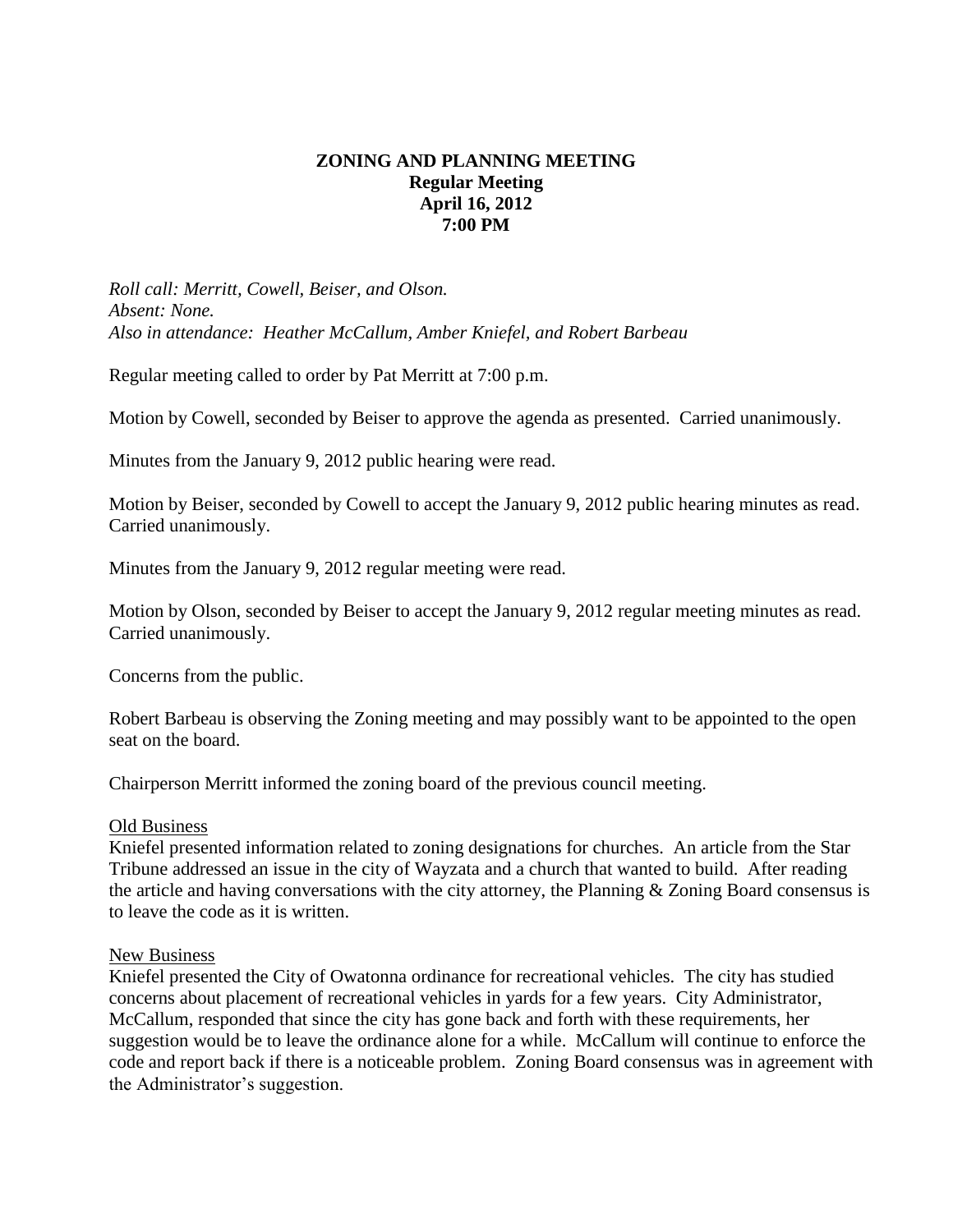Kniefel presented the City of Owatonna ordinance for dangerous/dilapidated buildings. The Zoning Board is interested in more research on a possible dangerous/dilapidated building ordinance.

Motion by Cowell, seconded by Beiser to recommend to city council to allow city staff to research the possibility of incorporating a dangerous/dilapidated ordinance into the city code and present at the next zoning meeting. Carried unanimously.

Woodpiles – Administrator McCallum spoke with the city attorney on the possibility of regulating woodpiles located on private property. The attorney felt that regulating woodpiles would be difficult. The Zoning Board is concerned with rodents living in woodpiles. McCallum is the administrator of the code and feels if there is reason to believe a public nuisance and/or health concern exists, the issue can be addressed with that section of the code. Zoning consensus is to not write a separate section regulating woodpiles, but continue having McCallum administer the code as it is currently written.

#### Additional concerns from zoning board members.

McCallum presented the citizen complaint form to the board. The forms will be used for tracking and record keeping of complaints/concerns that get reported to City Hall.

Next regular meeting will be May 21, 2012 at 7:00 PM

Motion by Beiser, seconded by Cowell to adjourn the regular meeting at 7:27 p.m. Carried.

#### **ZONING AND PLANNING MEETING Regular Meeting May 21, 2012 7:00 PM**

*Roll call: Merritt, Cowell, Beiser, Barbeau, and Olson. Absent: None. Also in attendance: Heather McCallum, Amber Kniefel, Danny Thomas, Craig Schlaak, and Cathi Gasner*

Regular meeting called to order by Pat Merritt at 7:00 p.m.

Motion by Olson, seconded by Cowell to approve the agenda as presented. Carried unanimously.

Minutes from the April 16, 2012 regular meeting were read.

Motion by Cowell, seconded by Barbeau to accept the April 16, 2012 regular meeting minutes as read. Carried unanimously.

Chairperson Merritt informed the zoning board of the previous council meeting.

Concerns from the public.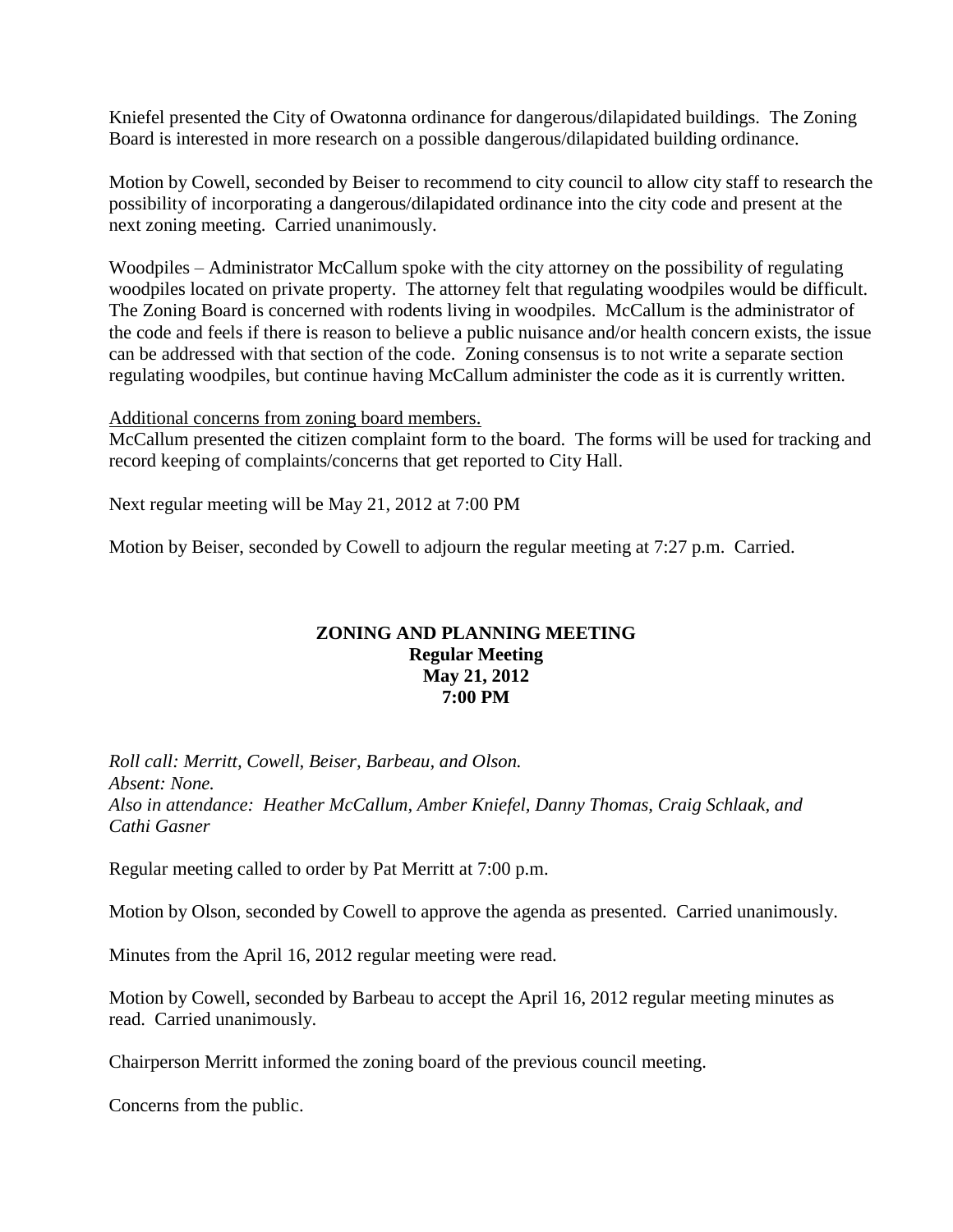Craig Schlaak is in attendance to ask the Zoning Board to consider changing the fence ordinance in the City Code. Mr. Schlaak feels that a fence should be allowed to be built on a property line if both neighbors agree to the placement and type of fence. The City Code states that fences need to be set back by two feet from the property line.

Chairperson Merritt asked Mr. Schlaak if he knew about needing a zoning permit before installing his fence. Mr. Schlaak answered that he found out about the permit requirement after the fence was installed and he apologized for installing a fence without the required permit.

Chairperson Merritt asked Mr. Schlaak if he knew about the two foot setback requirement. Mr. Schlaak answered that he did know about the requirement, but installed the fence anyways because his neighbor was fine with the fence placement.

Merritt gave an example of previous issues before the fence ordinance was approved. Neighbors may not always get along. One neighbor could decide that they don't want the fence on the line and move the fence. This causes negativity between neighbors and unneeded stress on the neighborhood.

Mr. Schlaak asked about fences previously installed around town. McCallum explained that the majority of the fences are grandfathered in. McCallum explained the definition of grandfathering. Kniefel added that previously installed fences will not be researched or made to come into compliance with the current city code.

Chairperson Merritt thanked Mr. Schlaak for his input at tonight's meeting.

Merritt asked each zoning board member their stance on changing the fence ordinance to allow fences to be built on property lines.

Zoning Board consensus agrees with the current two foot requirement in the fence ordinance and every zoning board member agrees to leave the code the way it states.

Merritt stated that Mr. Schlaak can ask for a variance. McCallum stated that the variance fee is \$125.00 and the hearing would be held on June 18, 2012.

## Old Business

Unlicensed vehicles – City Attorney sent an answer about McCallum's questions on unlicensed vehicles located on public and private properties. All vehicles without current tabs are not in compliance with city code.

Dilapidated buildings – McCallum met with Mike Nelson, Steele County Building Inspector, about dilapidated/dangerous buildings. Nelson can inspect buildings to check for structural integrity and dangers to the public. The City can start with a letter to the property owner explaining the concern and asking for resolution. After the initial letter, if there is not contact, the building inspector can be called for an opinion on the property. If the building inspector does not get resolution, the situation can be forwarded to the city attorney.

A new ordinance for dilapidated buildings is not needed at this time. Enforcement can be handled between city staff, the building inspector, and the attorney, if needed.

## New Business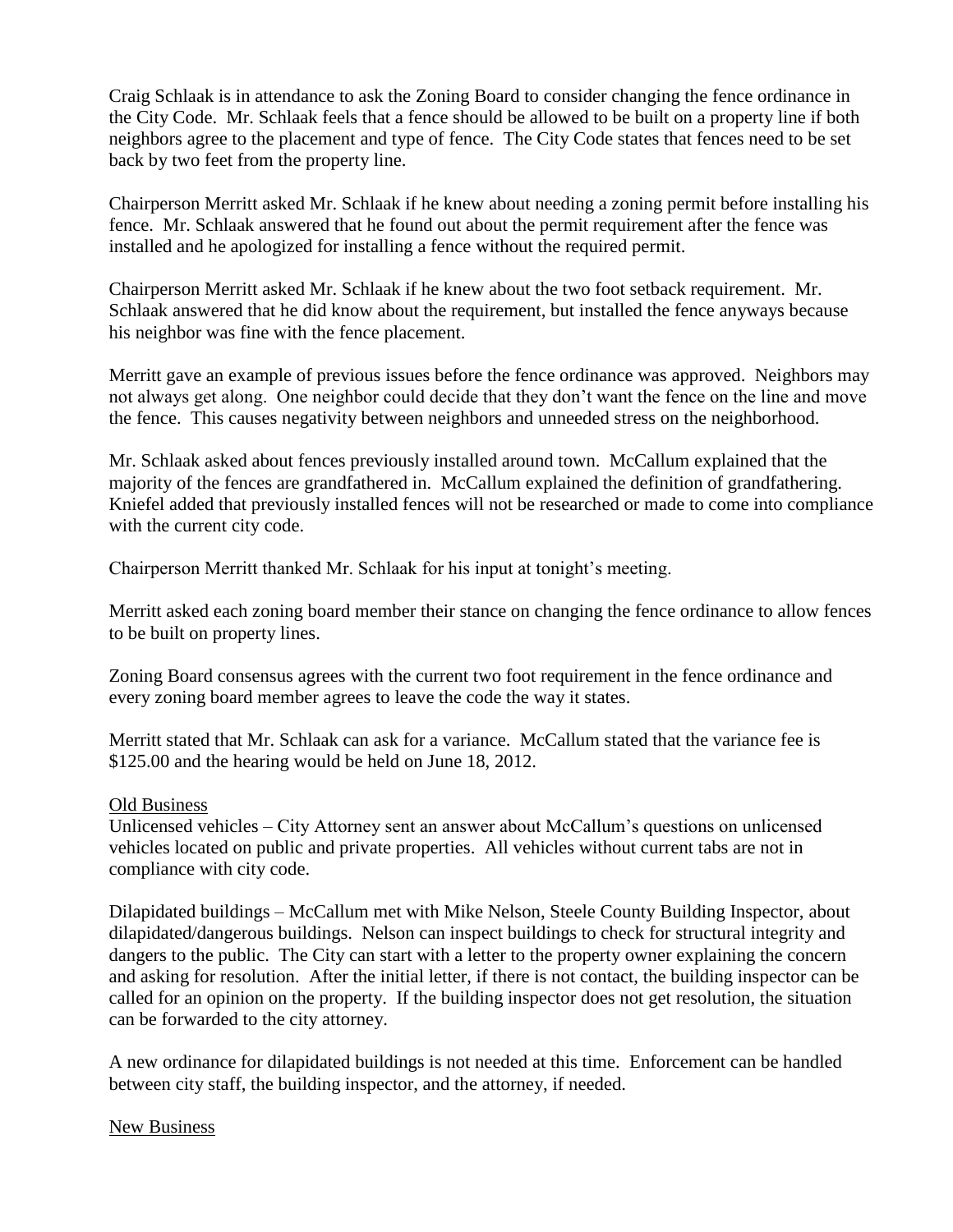Entering private property – City Attorney sent an answer about McCallum's questions on city staff entering private property. City staff cannot enter private property without permission from the property owner. Staff could get permission from the neighbor to examine a property in question. Basically, staff needs to enforce the code based on what they can see in plain view.

Additional concerns from zoning board members. None.

Next regular meeting will be June 18, 2012 at 7:00 PM

Motion by Beiser, seconded by Cowell to adjourn the regular meeting at 7:35 p.m. Carried.

# **ZONING AND PLANNING MEETING Regular Meeting June 12, 2012 7:00 PM**

*Roll call: Merritt, Cowell, Beiser, Barbeau, and Olson. Absent: None. Also in attendance: Heather McCallum and Amber Kniefel,* 

Regular meeting called to order by Pat Merritt at 7:00 p.m.

Motion by Cowell, seconded by Beiser to approve the agenda as presented. Carried unanimously.

Minutes from the May 21, 2012 regular meeting were read.

Motion by Beiser, seconded by Cowell to accept the May 21, 2012 regular meeting minutes as read. Carried unanimously.

Chairperson Merritt informed the zoning board of the previous council meeting.

Concerns from the public. None.

Old Business None.

#### New Business

City Fee for Public Hearing Request – Currently, the fee for a public hearing is \$125.00. Administrator McCallum suggested possibly raising the fee due to costs of a public hearing. The Zoning Board feels the fee should be raised and would need to go into effect for the rest of this year.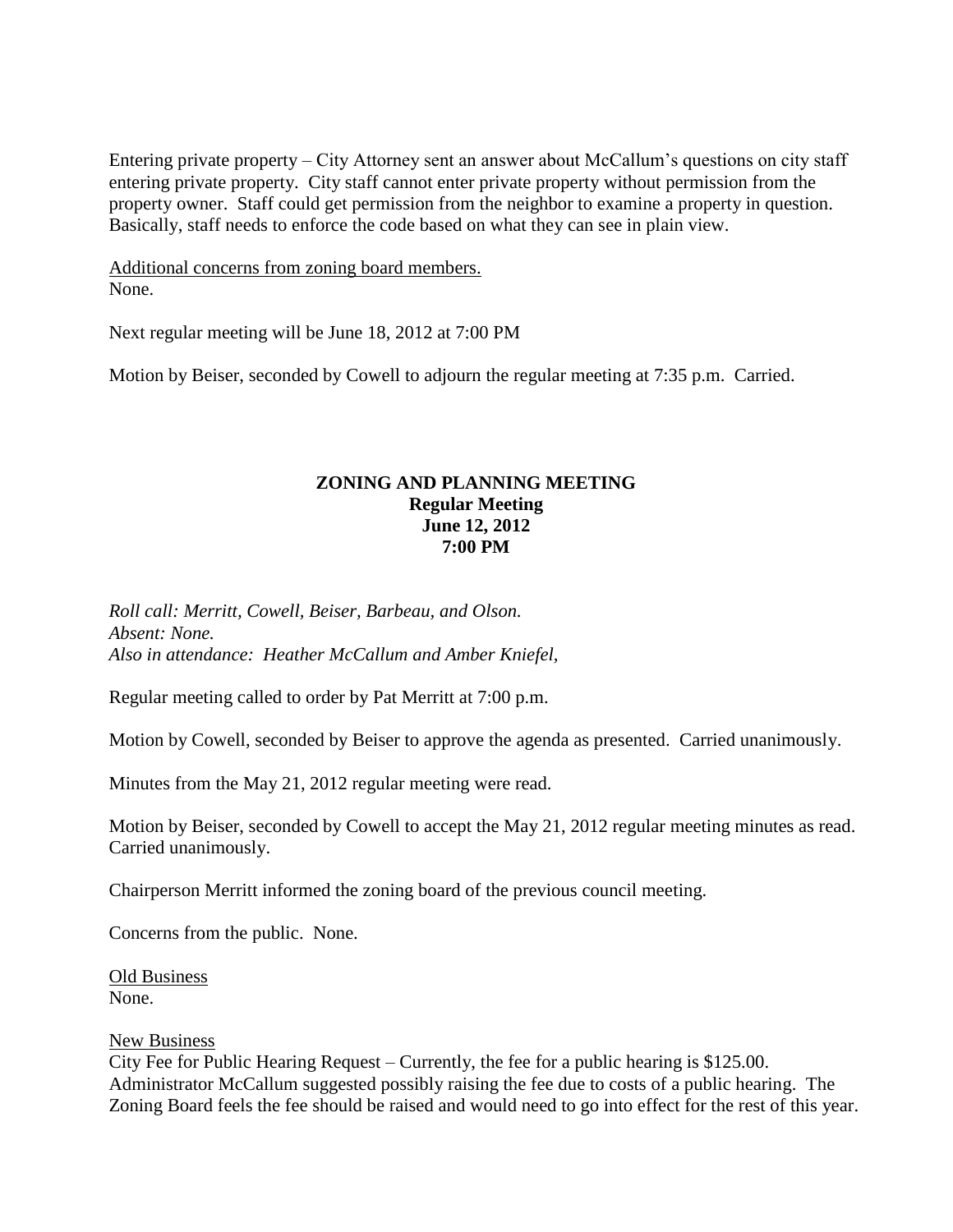Motion by Cowell, seconded by Barbeau to recommend to the City Council to raise the public hearing fee to \$250.00 effective this year. Carried unanimously.

Administrative Fine Amount – The Zoning Board reviewed the current administrative citation list and agreed with the amounts. No change will be recommended.

Fence Type – The Zoning Board discussed the option to add additional information to the fence ordinance concerning the materials a fence can be made out of. The board would like to add that snow fence, orange construction fence, chicken wire, or any woven fencing not be allowed in city limits as permitted fence materials.

Fence Position – The Zoning Board discussed the position of a fence when it is installed. Many cities require that the finished side of the fence be facing the neighbors. The board would like this added to the ordinance.

Use of the Two Feet when a Fence is Installed – The Zoning Board would like to add that a property owner may utilize their two feet on the other side of their fence with decorative landscaping. The decorative landscaping must stay within the two feet at all times and the property owner must be sure where their property lines are.

City staff will draft the fence ordinance including these changes and present at the next Zoning Board meeting.

Additional concerns from zoning board members. None.

Next regular meeting will be July 16, 2012 at 7:00 PM

Motion by Olson, seconded by Cowell to adjourn the regular meeting at 7:34 p.m. Carried.

## **ZONING AND PLANNING MEETING Public Hearing/Regular Meeting August 20, 2012 7:00 PM**

*Roll call: Merritt, Cowell, Beiser, Barbeau, and Olson. Absent: None. Also in attendance: Heather McCallum and Amber Kniefel,* 

Chairperson Merritt opened the public hearing at 7:00 p.m.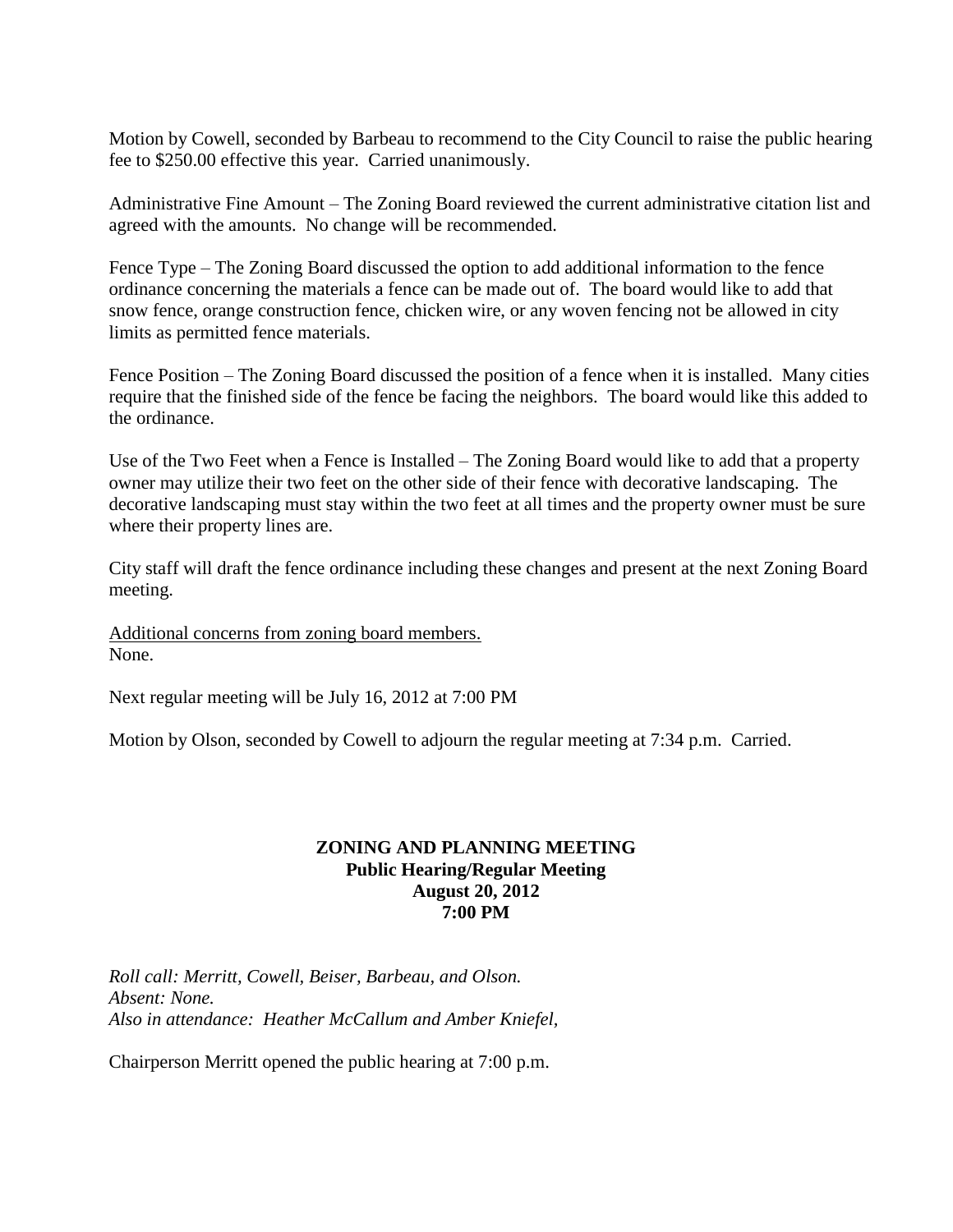The purpose of this public hearing is for the citizens of Medford to voice their concerns and ask questions regarding the proposed amendment to City Code Section 2.22 Subdivision 5 Scheduling Public Hearings and amendments to Resolution 2012-02 City Fees for Public Hearings.

City Clerk, Kniefel, presented proposed ordinance amendment 2012-03 amending section 2.22 relating to the scheduling of public hearings. The amendment states that the City Council may establish a greater fee for a public hearing that is requested to be scheduled during a special meeting.

Kniefel presented the amendment to the city resolution of fees that was first approved in January 2012. Resolution 2012-36 amends the public hearing fees to read that if the public hearing is scheduled on the same evening as a regular zoning board meeting the fee will continue to be \$125.00. If the public hearing is requesting the Zoning Board to call a special meeting, the fee will increase to \$250.00. This fee is relative to the expenses incurred by the city to hold a special meeting.

There was no public in attendance.

Motion by Olson, seconded by Cowell to conclude the public hearing. Carried unanimously.

Zoning Board discussed the new proposed fee for special meeting public hearings.

Motion by Cowell, seconded by Beiser to make a recommendation to City Council to approve Ordinance 2012-03 an ordinance amending section 2.22 of the city code relating to the scheduling of public hearings. Carried unanimously.

Motion by Beiser, seconded by Cowell to make a recommendation to City Council to approve resolution 2012-36 amending the 2012 city fees relating to the fee for public hearings. Carried unanimously.

Regular Meeting

Motion by Cowell, seconded by Olson to approve the agenda as presented. Carried unanimously.

Minutes from the June 12, 2012 regular meeting were read.

Motion by Cowell, seconded by Barbeau to accept the June 12, 2012 regular meeting minutes as read. Carried unanimously.

Chairperson Merritt informed the zoning board of the previous council meeting.

Concerns from the public. None.

## Old Business

Kniefel presented the fence ordinance amendments that the Zoning Board requested from the June meeting. Administrator McCallum drafted proposed amendments addressing the types of fencing that would not be allowed, a regulation that the finished side of a fence must face the neighbor, and an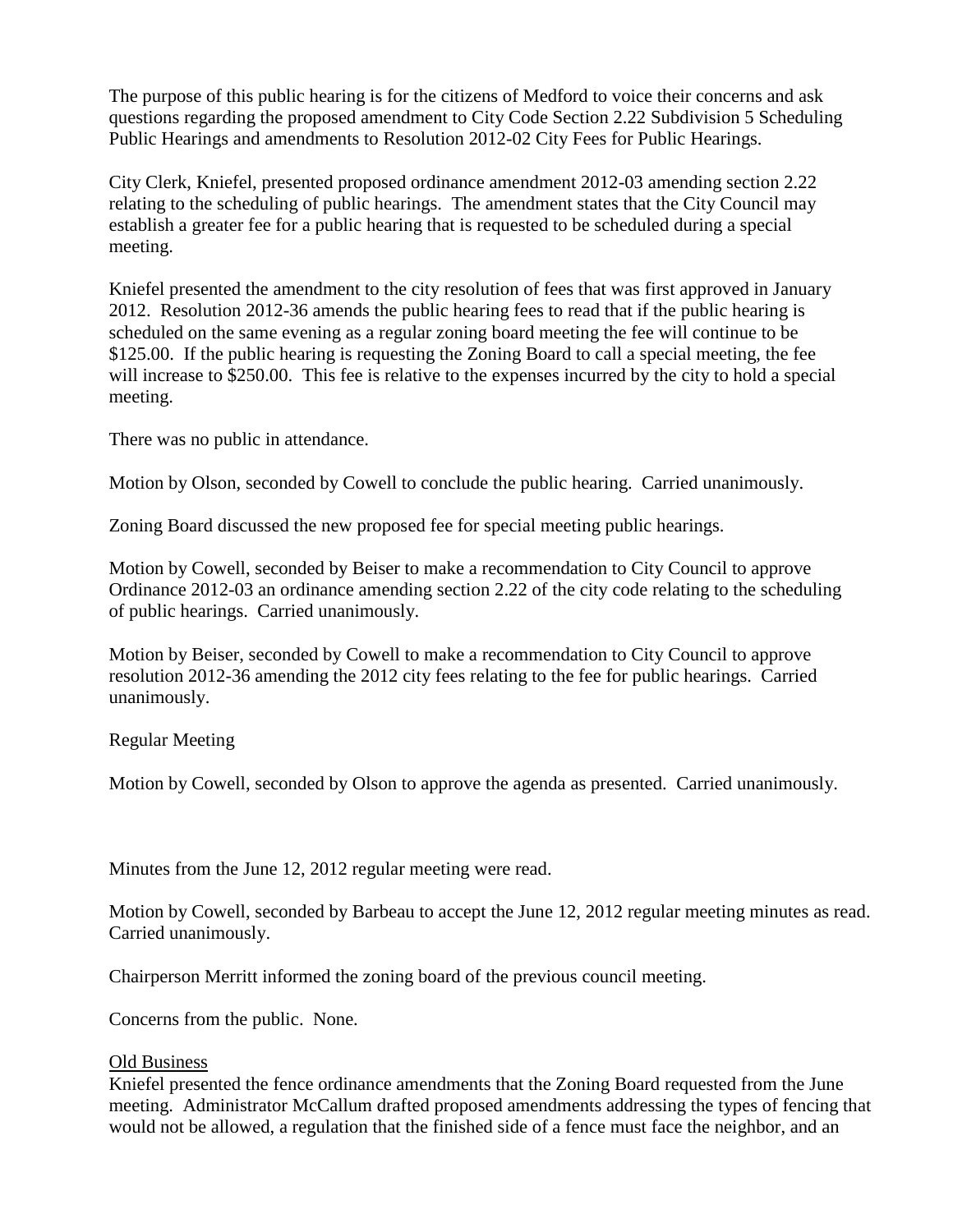option to allow property owners to use the two feet on the back side of a fence for landscaping, with the strict knowledge of not being able to go over property lines at any time. Concrete would not be allowed in the two feet.

Motion by Beiser, seconded by Olson to recommend to City Council to approve the proposed amendments to the fence ordinance with the addition of language that concrete would not be allowed in the fence two foot setback area. Carried unanimously.

#### New Business

Lot Coverage Discussion – Currently, the Code only uses buildings when calculating lot coverage regulations. The Zoning Board discussed whether impervious surfaces should also be included. City staff did not feel that lot coverage was an immediate critical situation at this time.

Zoning Board consensus is to leave the lot coverage code as stated.

Driveway regulations – Currently, City Code states that the driveway width measured at the point adjacent to the street shall not exceed 30 feet. City staff addressed the issue of roll over curbs and unimproved streets. Zoning Board consensus was to leave the driveway code at a 30 foot maximum and to require a permit for all projects involving impervious surfaces.

Kniefel stated that we do require a permit, but many property owners are not aware of the requirement. Staff will advertisement in the CAST, the website and possibly the Times about the need for prior approval of work done on properties.

Private Sidewalk Discussion – There are very few property owners that have sidewalks that extend to the street. Zoning Board felt that a sidewalk request could be handled with a permit and discussed at a Zoning Meeting due to possible work in a city boulevard.

Use of Private Property for the Sale of Vehicles – There are many factors that have to be looked at when talking about selling vehicles on private property. City Code can enforce compliance if the vehicles do not have current tabs or if they are inoperable. Also, if the property is being used as a business for selling vehicles, City Code states that selling vehicles in a residential district is not allowed.

The question comes when property owners are trying to sell their own personal vehicles on a one-time basis and the situation will be done. The Zoning Board felt it is possible for property owners to try and sell a car, boat, and a truck at the same time and they did not feel it is right to limit that.

Zoning Board consensus is to enforce the Code when a situation arises that many vehicles are for sale on a property and not try and limit the number of vehicles at this time.

Additional concerns from zoning board members. None.

Next regular meeting will be September 17, 2012 at 7:00 PM

Motion by Olson, seconded by Beiser to adjourn the regular meeting at 7:52 p.m. Carried.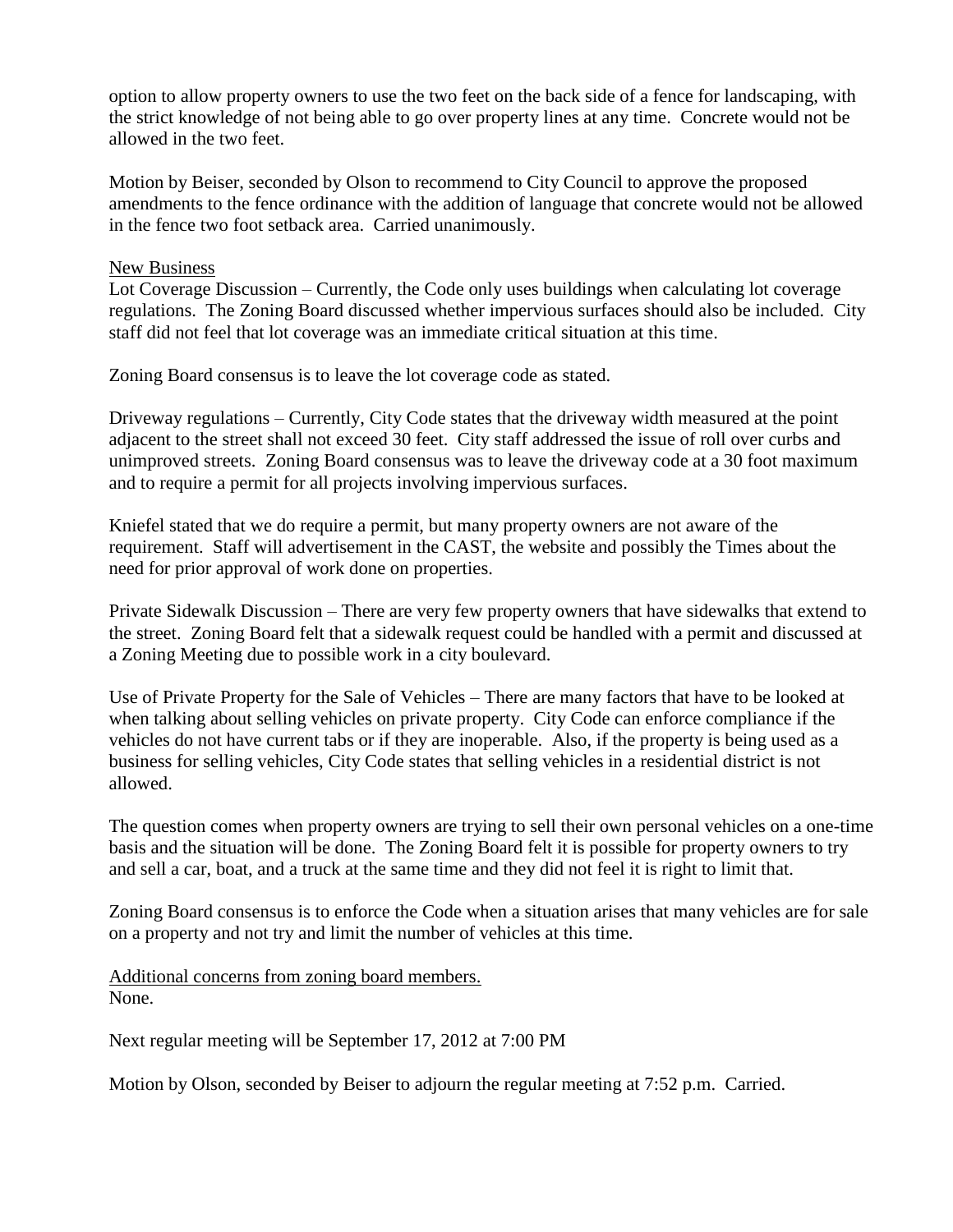# **ZONING AND PLANNING MEETING Public Hearing September 17, 2012 7:00 PM**

*Roll call: Merritt, Cowell, Beiser, Barbeau, and Olson. Absent: None. Also in attendance: Heather McCallum, Amber Kniefel, and Lynn Hager*

Chairperson Merritt opened the public hearing at 7:00 p.m.

The purpose of this public hearing is for the citizens of Medford to voice their concerns and ask questions regarding the proposed amendment to City Code Section 4.25, Subd. 5 J and Section 4.26, Subd. 5. J fence regulations.

City Administrator McCallum, presented proposed ordinance amendment 2012-04 amending sections 4.25 and 4.26 of the City Code. The amendments are that permanent fences shall not be constructed with snow fencing or any similar type of material; woven wire, including but limited to chicken wire; or constructed out of any other type of temporary fencing material, fences need to be constructed with the finished side of the fence being placed facing the outside towards the street and or adjacent properties, and use of the two feet along the property line, for instances only involving fence placement – following city inspection of the exact location of property pins/markers, property owners may utilize the area with landscaping materials. In the instance that the actual property pins/markers cannot be located, the City has the authority to request a survey before approving any alterations that will run to a property line. Surfaces including, but not limited to, asphalt and concrete will not be considered landscaping materials and must follow the two foot setback requirement.

Lynn Hager inquired about the two foot setback requirement. The Zoning Board explained that a fence will continue to be required to be two foot off the property line.

Motion by Cowell, seconded by Beiser to conclude the public hearing. Carried unanimously.

Zoning Board had no further questions about the fence amendments.

Motion by Cowell, seconded by Olson to make a recommendation to City Council to approve Ordinance 2012-04 an ordinance amending sections 4.25 and 4.26 Subd 5 J of the city code relating to fence regulations as presented. Carried unanimously.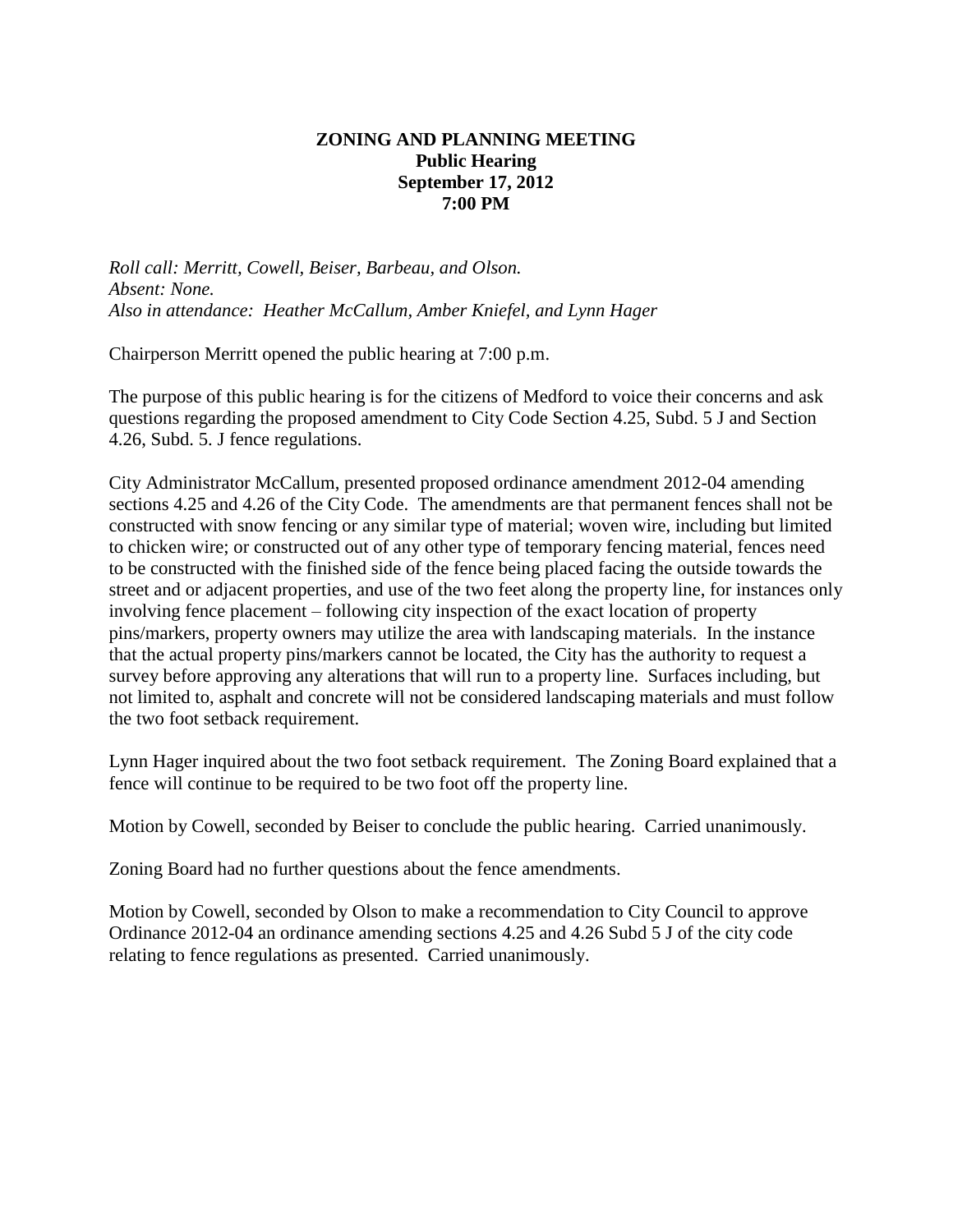# **Public Hearing September 17, 2012 7:07 PM**

*Roll call: Merritt, Cowell, Beiser, Barbeau, and Olson. Absent: None. Also in attendance: Heather McCallum, Amber Kniefel, Lynn Hager, and Stan Frank*

Chairperson Merritt opened the public hearing at 7:07 p.m.

The purpose of this public hearing is for the citizens of Medford to voice their concerns and ask questions regarding the variance requests for the property located at  $220 \, 1^{\text{st}}$  St SE.

City Clerk Kniefel, presented a drawing that explains the property and the variances needed for a deck.

The applicant, Lynn Hager, explained that his deck was rotten and he wanted to build a new one. The new deck has already been installed without a permit. Mr. Hager asked for variances and a deck permit about a year ago. The City did not approve the variance requests at that time based on the strict interpretation of the statute. Since then, the statute has been changed.

Mr. Hager has built a smaller deck then what was presented before and is asking for a 6 foot variance on the east side of the property and a 5 foot variance on the south side of the property.

Cowell asked Mr. Hager why the deck was built without a permit. Mr. Hager felt he could build the deck.

Cowell asked about stairs to the deck. Mr. Hager answered that the stairs will be installed on the west side and will meet the 25 foot front setback requirement.

Beiser reiterated that the deck would be a second exit from the house in case of a fire.

Barbeau asked about the poles set up on the east side and if the deck used to wrap around. Mr. Hager said the deck was going to be there, but will not be built there now.

Statements from the public – Stan Frank made a comment that many of the lots in the "old" part of town are not in compliance with current city code. The property needing a variance is also located on an old junk yard.

Motion by Olson, seconded by Beiser to conclude the public hearing. Carried.

Zoning Board has no further questions on the variance requests.

Motion by Olson, seconded by Barbeau to make a recommendation to the City Council to approve the five foot variance on the south side and the six foot variance on the east as presented. Nay: Cowell Yay: Merritt, Olson, Barbeau, Beiser. Motion Carried.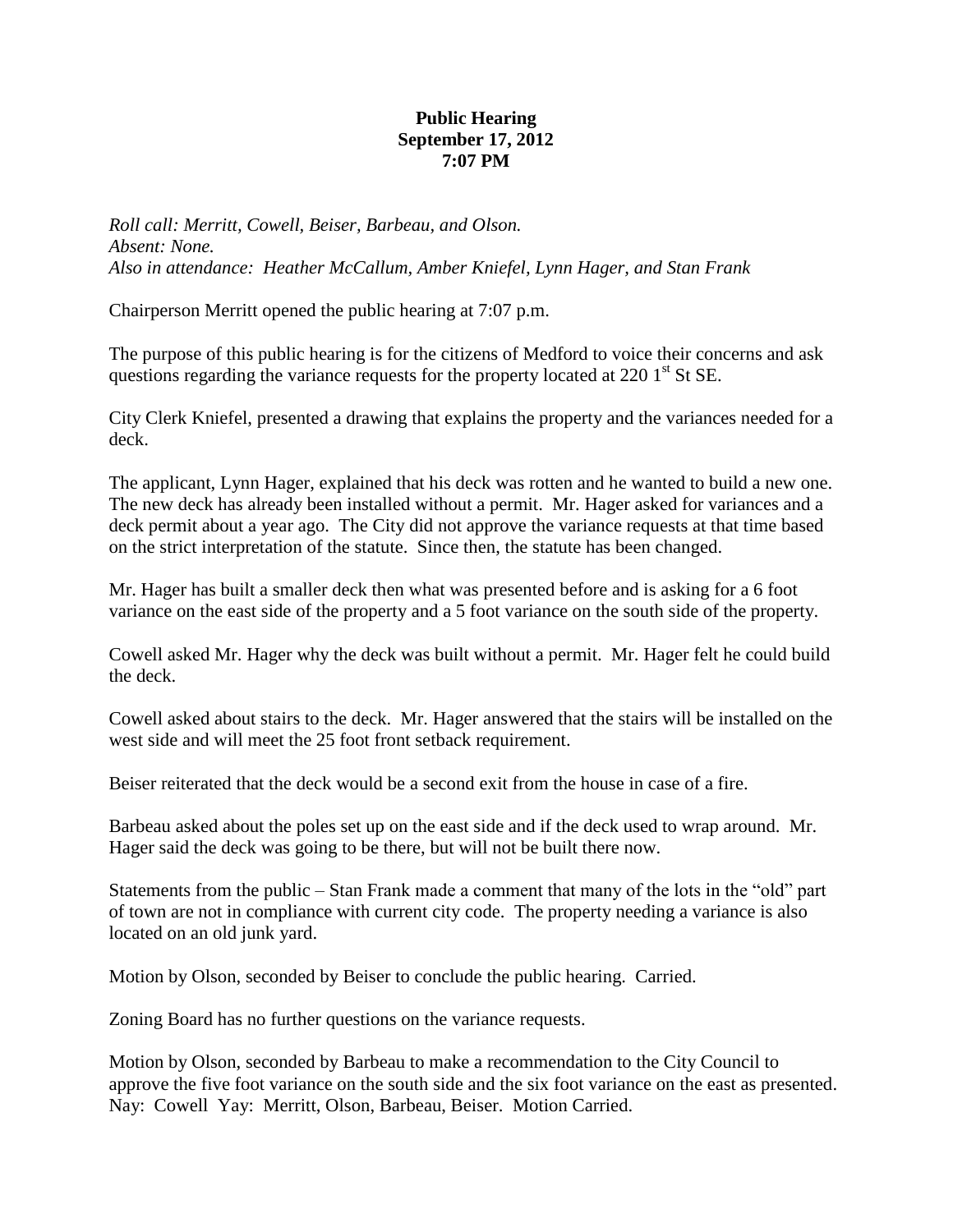### Regular Meeting

Motion by Cowell, seconded by Olson to approve the agenda as presented. Carried unanimously.

Minutes from the August 20, 2012 regular meeting were read.

Motion by Olson, seconded by Cowell to accept the August 20, 2012 regular meeting minutes as read. Carried unanimously.

Chairperson Merritt informed the zoning board of the previous council meeting.

Concerns from the public. None.

Old Business None.

#### New Business

October Planning & Zoning Board Meeting – The Zoning Board will be holding a public hearing on the one year review of the interim use permit approved for BBMM, LLC. The interim use permit is for the use of Elevation North Church in the building.

Additional concerns from zoning board members.

Olson asked about all the cars parked at a property on Main Street. Administrator McCallum has spoke with the owner and was assured the vehicles would be taken care of. The Zoning Board felt there is a need to speak with the owner again.

Merritt spoke about the possibility of a sidewalk being installed on Central Avenue with all the renovations in 2014. McCallum explained that the ideas for Central Avenue are very preliminary and that the Council will begin holding public forums to get feedback from the citizens.

Merritt asked to explore an option to install pedestrian walking paths instead of sidewalks.

Next regular meeting will be October 15, 2012 at 7:00 PM

Motion by Olson, seconded by Barbeau to adjourn the regular meeting at 7:34 p.m. Carried.

### **ZONING AND PLANNING MEETING Public Hearing October 15, 2012 7:00 PM**

*Roll call: Cowell, Beiser, and Barbeau Absent: Merritt and Olson Also in attendance: Amber Kniefel, Doug Jones, Wayne Jones, and Joe Erler*

Vice Chairperson Cowell opened the public hearing at 7:07 p.m.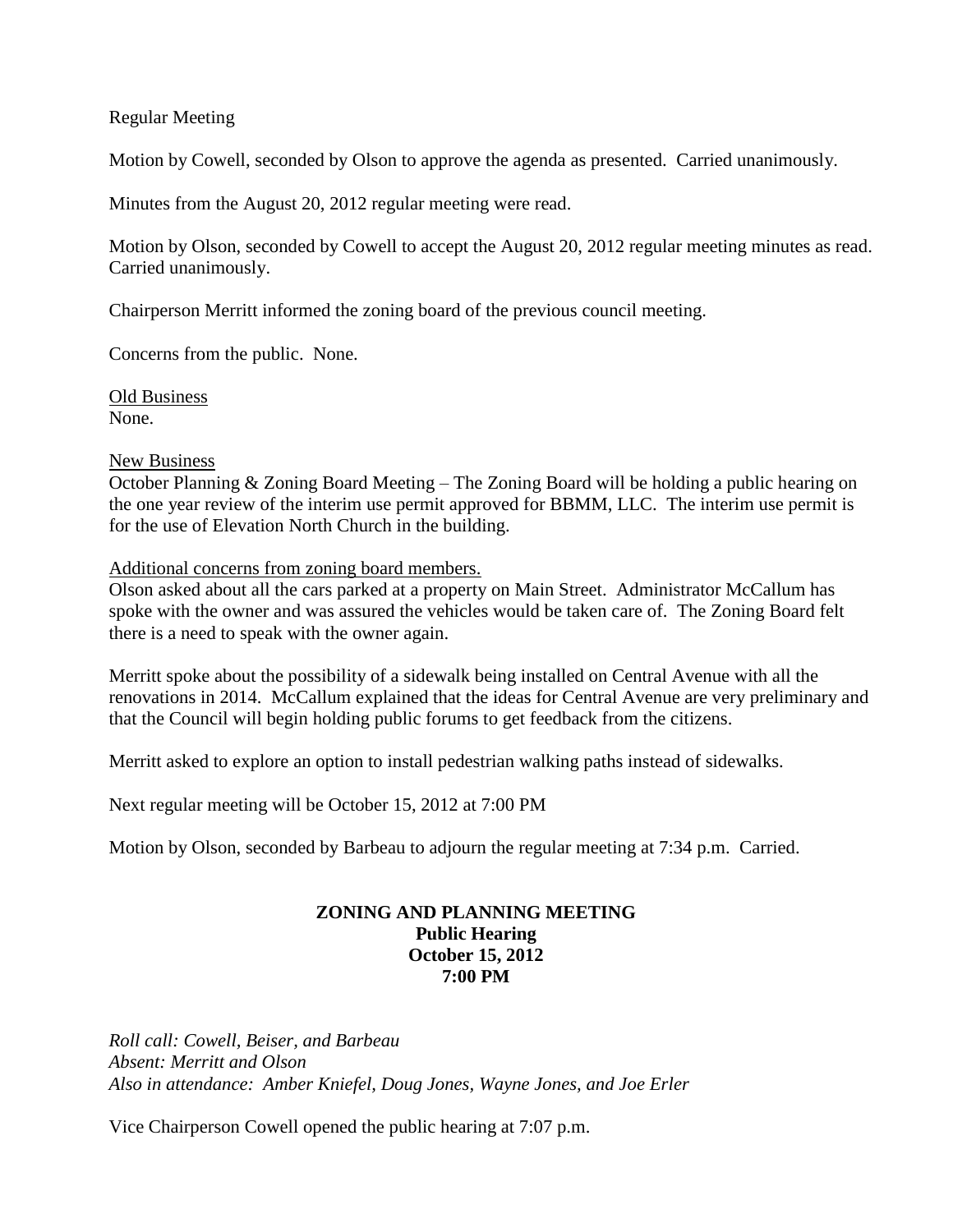The purpose of this public hearing is for the citizens of Medford to voice their concerns and ask questions regarding the annual review of the interim use permit at 217 N Main St for Elevation North Church, requested by the property owner, BBMM, LLP.

Staff Presentation: Kniefel presented the language of the approved interim use permit from October 2011. The permit currently has one special condition requiring an annual review. Kniefel had a request to possibly add another special condition stating that use of the Post Office parking lot is prohibited.

Applicant Presentation: Doug Jones and Joe Erler did not present different information and would like to renew the interim use permit. Mr. Jones is also fine with adding the special condition of not parking in the Post Office back parking lot.

Public Comment: There was no public in attendance.

Mr. Erler asked the Zoning Board about the possibility of Elevation North Church purchasing the building and then asking for a Conditional Use Permit for a more long term agreement.

Zoning Board could not answer without a public hearing or without making a recommendation to the Council, but they did not perceive any future problems with the request.

Motion by Beiser, seconded by Barbeau to conclude the public hearing at 7:11 p.m. Carried unanimously.

Zoning Board had no further questions regarding the interim use permit renewal.

Motion by Beiser, seconded by Barbeau to make a recommendation to the City Council to approve the renewal of the interim use permit to BBMM, LLP for Elevation North Church at 217 N Main with the added special condition of parking in the Post Office back parking lot is prohibited. Carried unanimously.

# **ZONING AND PLANNING MEETING Regular Meeting October 15, 2012 7:15 PM**

Vice Chairperson, Ivan Cowell called the regular meeting to order.

Motion by Beiser, seconded by Barbeau to approve the agenda as presented. Carried unanimously.

Minutes from the September 17, 2012 regular meeting were read.

Motion by Beiser, seconded by Barbeau to accept the September 17, 2012 regular meeting minutes as read. Carried unanimously.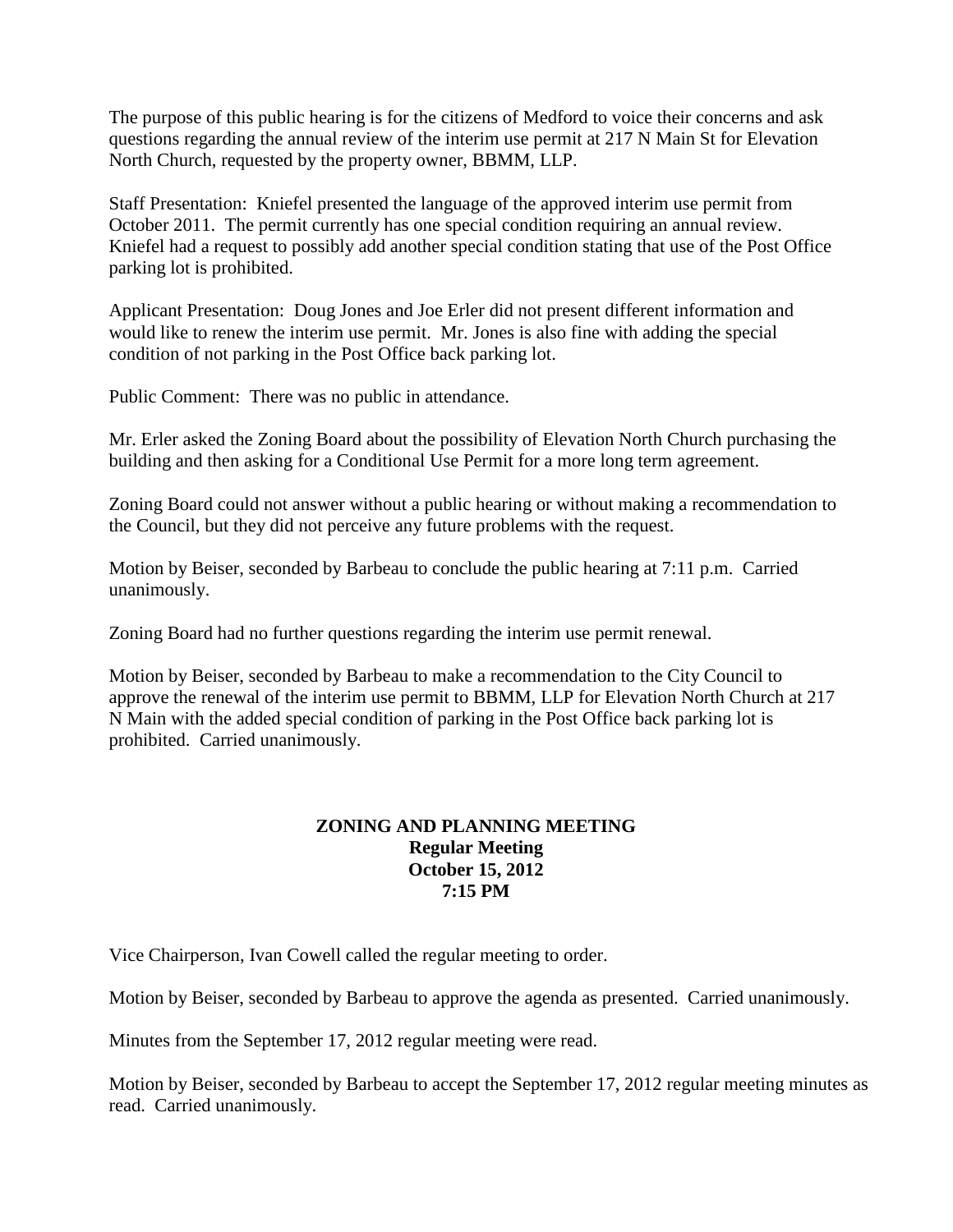Kniefel gave the Zoning Board an update from the last council meeting.

Concerns from the public. None.

Old Business None.

New Business December Planning & Zoning Board Meeting – The Zoning Board December regular meeting will be moved to Monday, December 10, 2012 if needed.

Additional concerns from zoning board members. None.

Next regular meeting will be November 19, 2012 at 7:00 PM

Motion by Barbeau, seconded by Beiser to adjourn the regular meeting at 7:18 p.m. Carried.

# **ZONING AND PLANNING MEETING Public Hearing December 10, 2012 7:00 PM**

*Roll call: Merritt, Olson, Cowell, Beiser, and Barbeau Absent: None. Also in attendance: Heather McCallum and Amber Kniefel*

Chairperson Merritt opened the public hearing at 7:00 p.m.

The purpose of this public hearing is for the citizens of Medford to voice their concerns and ask questions regarding a request from Medford Furniture Outlet for an easement vacation.

Staff Presentation: Kniefel presented a response from MnDOT saying the easement vacation has no significant impact on MnDOT roadways. The Zoning Board studied a map showing the property lines and the building that was built across the property line. The easement needs to be vacated so the Furniture Outlet can proceed with a refinance.

Applicant Presentation: There was no applicant in attendance.

Public Comment: There was no public in attendance.

Motion by Olson, seconded by Beiser to conclude the public hearing at 7:03 p.m. Carried unanimously.

Barbeau wanted to make sure that both the parcels were owned by the Furniture Outlet.